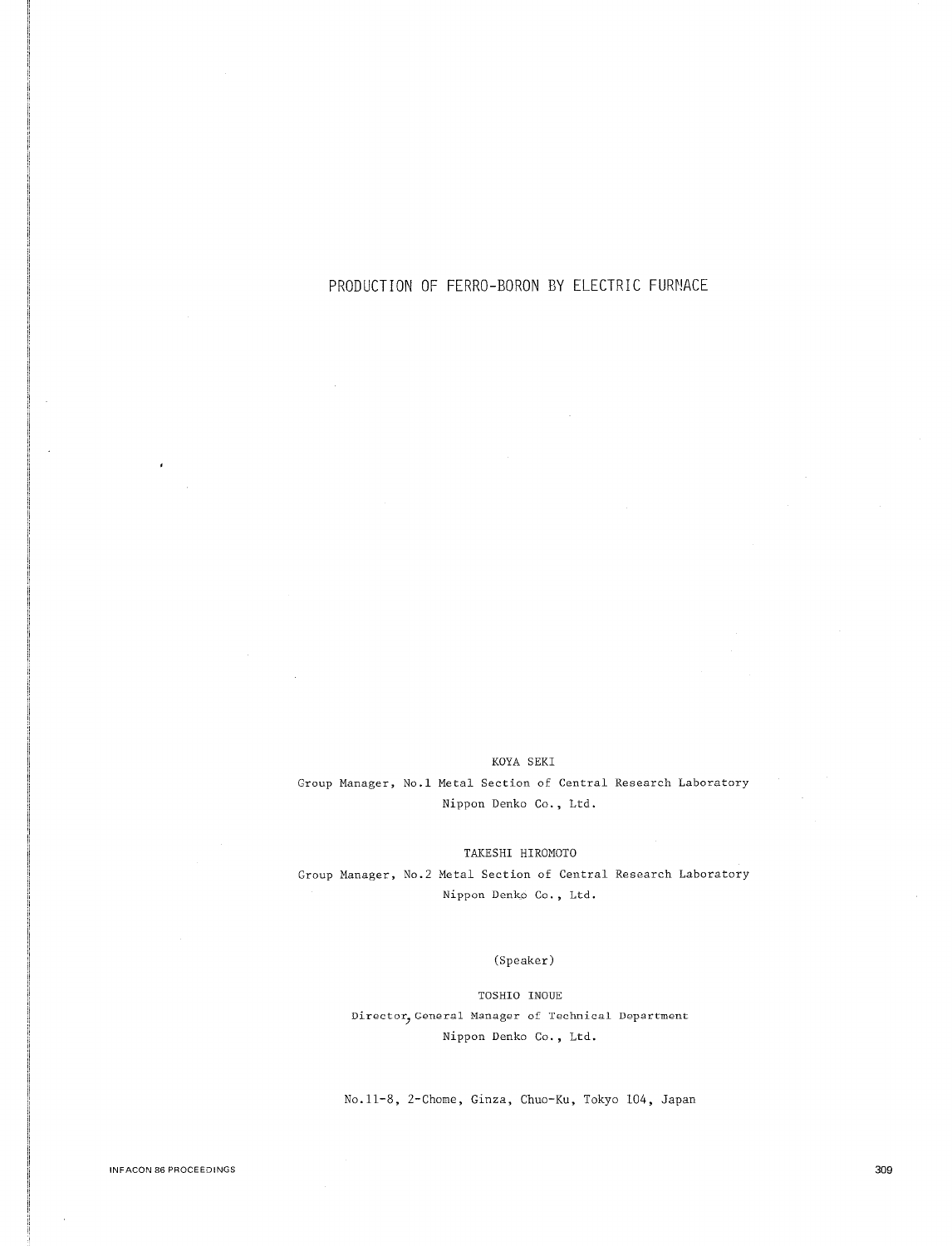#### ABSTRACT

Ferro-boron has been mainly used as an additive agent for steel and cast iron. The consumption of ferroboron has been increasing year by year, but it is pretty small as compared with that of such as ferrosilicon or ferro-manganese. Then it has been mostly produced by alumino-thermic process. Recently ferro-boron is drawing much attention as an additive agent for amorphous alloys and magnetic materials. The carbo-reduction process by electric furnance is now revalued for the advantages of mass production and better quality.

Ferro-boron produced by electric furnace for amorphous alloys and magnetic materials has had such disadvantages as low boron content and much impurities which were pointed out through our experience in the past. Furthermore, the difficulties on furnace operation such as melting of raw materials and formation and growth of unmelted deposits on the bottom of the furnace have been well known.

According to the author's studies, the reactions of ferro-boron have the following characteristics that differ from other alloys.

- 1) Reductive reaction and oxidized reaction can coexist in one furnace.
- 2) Degrees of carbon solubility in ferro-boron vary very much by temperature.

We have scuceeded to produce ferro-boron stably with high boron content and low impurities by selecting best raw materials and operational conditions of furnace, as well as by utilizing the reaction characters in order to prevent the aforementioned disadvantages.

At present, our ferro-boron has been produced in a large quantity and supplied not only for iron and steel-making but also for amorphous alloys and magnetic materials.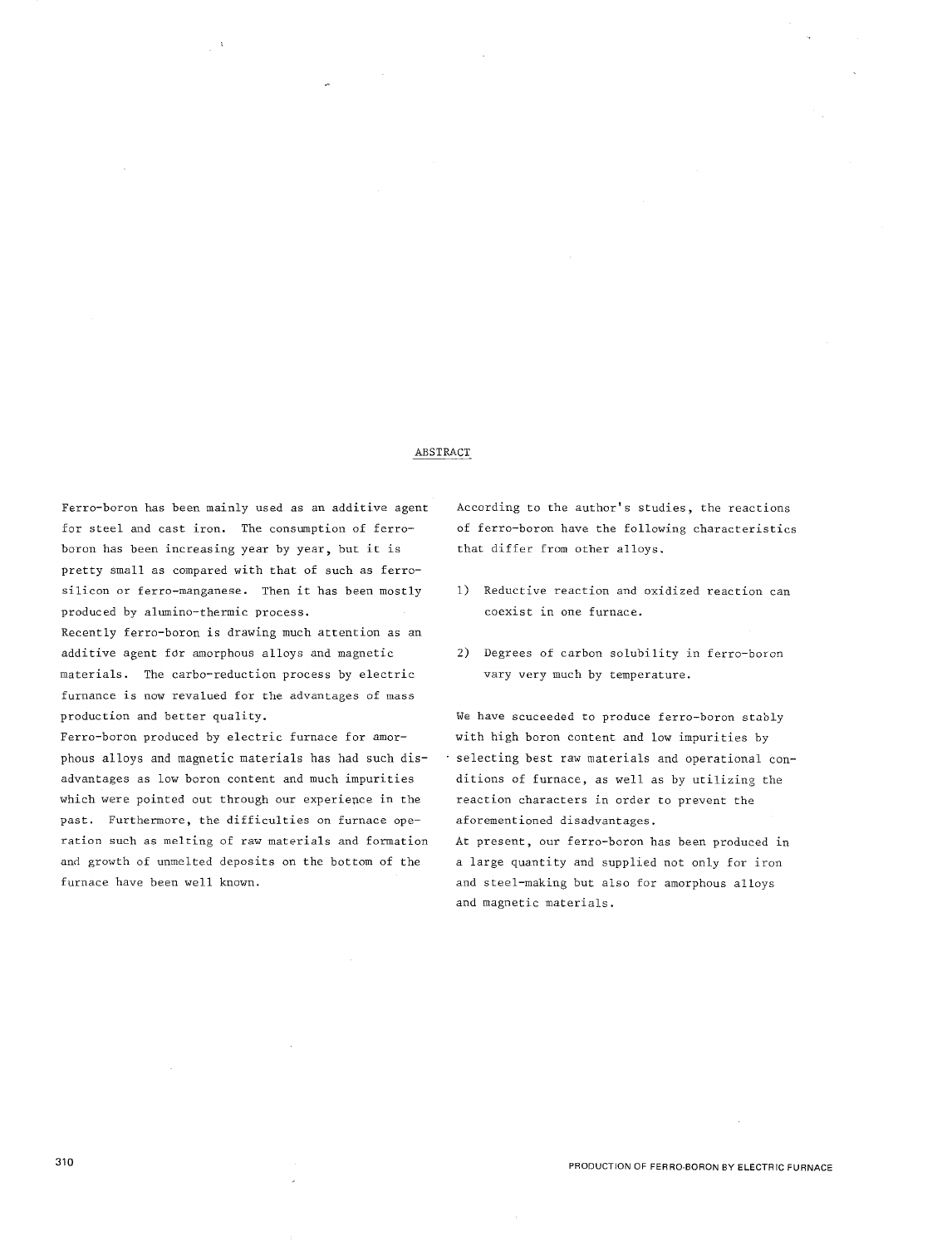#### 1. INTRODUCTION

agent for steel and cast iron. The consumption of ferro-boron has been increasing year by year, but it is pretty small as compared with that of such as ferro-silicon or ferro-manganese, then it has been mostly produced by alumino-thermic process. We Nippon Denko, have had experiences of its production by electric furnace process since 1960's,

Ferro-boron has been mainly used as an additive Recently ferro-boron is drawing much attention as an additive agent for amorphous alloys and magnetic materials. The carbo-reductibn process by electric furnace has had various improvements and is now revalued for the advantages of mass production and better quality. In this paper, we will present the problems of conventional production process of ferro-boron and its improvements we had.

# 2. PROBLEMS OF CONVENTIONAL PRODUCTION PROCESS

#### 2.1 Alumino-Thermic Process

This process is not suitable for mass production because of batch process. As far as quality, aluminium, magnesium and these alloys are used as reducing agents and also iron oxide is used for the source of oxygen, therefore the product contains

considerable amount of impurities from these agents. As far as cost, prices of aluminium and magnesium are high and productivity is low because of batch process, thus the production cost cannot but be higher.

#### 2.2 Electric Furnace Process

In case of electric furnace process, as the melting points of raw materials such as boride and ferrous materials are extremely different, there occurs segregation among raw materials when they are charged in merely mixed condition and then this makes refining impossible. Also, the formation and growth of unmelted deposit is often found under the electrodes and it makes it impossible to submerge the electrodes and makes it difficult to operate continuously for a long period. Producing ferro-boron with higher boron content has a tendency to accelerate the formation and growth of unmelted deposit under the electrodes. For that reason, the boron content of ferro-boron produced by electric furnace process in the market is mostly about 10 wt % and this is much lower than that of 20% of ferro-boron produced by aluminothermic process.

Moreover, since ferro-boron produced by electric furnace process has high content of impurities such as C, Al, Ti, Mn etc., it is not adequate to be used for amorphous alloys or magnetic materials. Chemical analaysis of ferro-boron produced by conventional process is provided in Table 1. In case of adding a small quantity of boron for steel, it has no problem to use ferro-boron produced by either alumino-thermic or electric furnace process.

In case of adding a considerable quantity of boron for amorphous alloys and magnetic materials, it has a problem to use ferro-boron produced by the conventional process because it will cause a high content of impurities.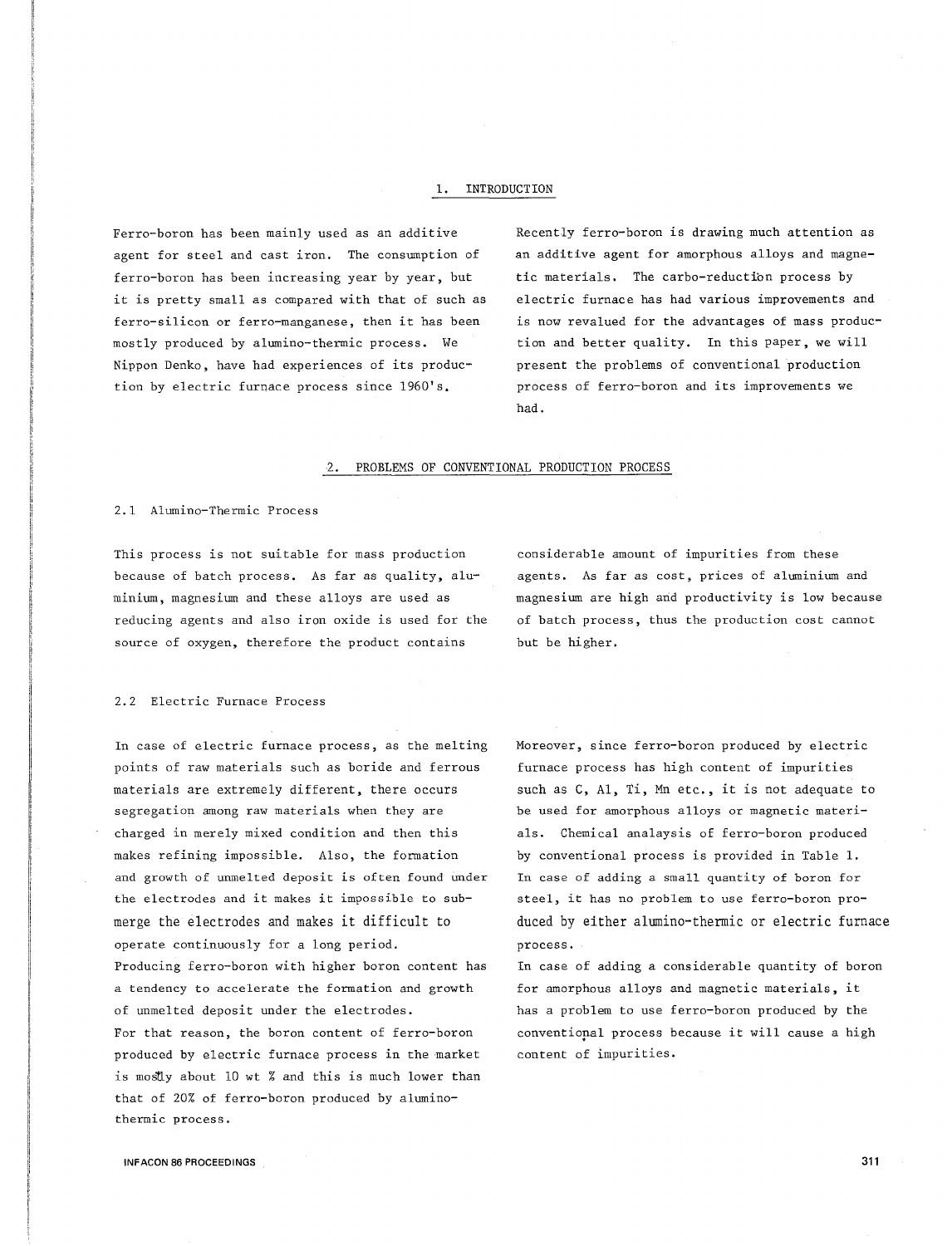| Method          | $\, {\bf B}$ | C    | Si  | A1   | Mn   | Cu   | P    | S    |
|-----------------|--------------|------|-----|------|------|------|------|------|
| Aluminothermics | 19.6         | 0.02 | 0.7 | 4.4  | 0.91 | 0.37 | 0.02 | 0.01 |
|                 | 10.3         | 0.98 | 2.0 | 0.15 | 0.55 | 0.17 | 0.12 | 0.03 |
| Carbothermics   | 16.4         | 0.57 | 2.1 | 0.20 | 0.22 | 0.04 | 0.07 | 0.02 |

# Table 1 Chemical Analysis of Ferro-boron

# 3. CONCEPT AND TARGET FOR THE IMPROVEMENTS OF ELECTRIC FURNACE PROCESS

In order to produce metals with low content of impurities, selection of raw materials and multi stage refining process have been done. The refining process to extract impurities by oxygen and halogen has been applied to produce ferro-boron.<sup>3)</sup> 4),5) As the production cost of multi stage refining process is naturally higher than that of one stage process, we have studied to find a process to produce high boron content and low impurity ferro-boron in a same furnace. Our targets are as follows.

1) To increase boron content up to around 20% and also to maintain stable operation for a long period.

 $(wt\%)$ 

2) To reduce impurities to a level as low as possible, and especially to get good quality that should meet the purpose of final use.

# 4. PROBLEMS AND ITS COUNTERMEASURES IN OPERATION

# 4.1 Prevention of Segregation

The characteristics of boride are low melting point and low specific gravity. Therefore, the boride tends to melt in a lower temperature and separate **from the other charged materials in the furnace.**  We call it "segregation".

As a consequence of segregation, reduction of boride would not be conducted. Therefore, as a countermeasure, briquetting or pre-melting of raw material mixture was taken in order to prevent

segregation of raw materials.<sup>1</sup>),<sup>2</sup>) We have succeeded to prevent it by selecting raw materials of proper quality and also increasing viscosities of all raw materials in a melted condition. Consequently, the raw materials to be charged in a furnace need blending only, and the selecting range of raw materials was widened.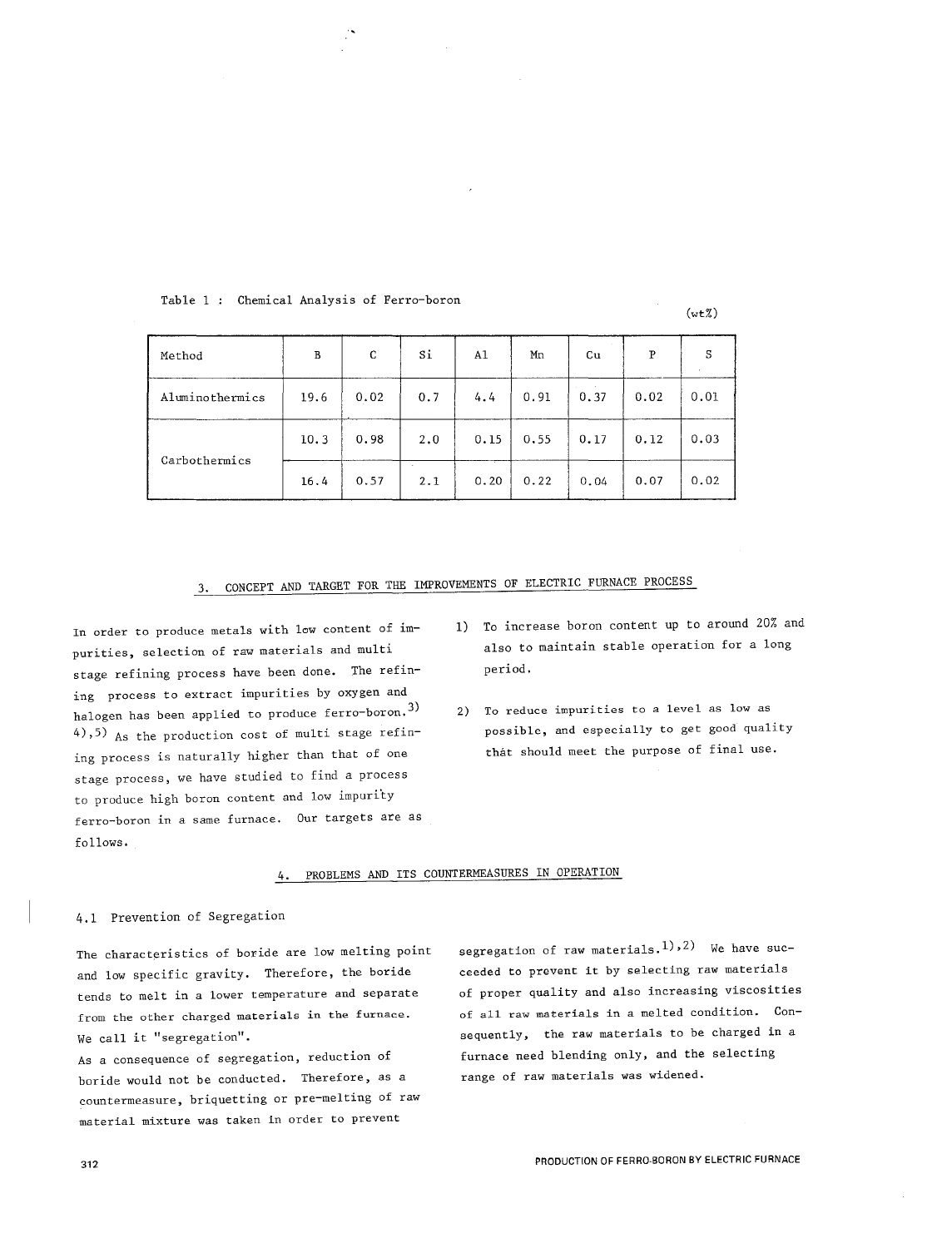#### 4.2 Unmelted Deposit under the Electrodes

#### 4.2.1 Properties

During the operation, the growth of unmelted deposit is often found right under the electrodes. Chemical analysis of the deposit is shown in Table 2. This deposit contains extremely high carbon content and it can be separated into acid-soluble ingredients and acid-insoluble ingredients by the reagent of HCl and  $HNO<sub>3</sub>$  at the rate of 30% and 70% respectively. Acid-soluble ingredients are Fe, Fe<sub>2</sub>B, FeB and so forth.

Table 3 shows the result of X-Ray diffraction on the acid-insoluble deposit. The main element is graphite and the remainder is mixture of small quantity of B4C, SiC and FeSi. According to the results of chemical analysis and X-Ray diffraction, it is found that the deposit is composed of graphite and carbide into which ferro-boron infiltrate.

# Table 2. Chemical Analysis of Unmelted Deposits (wt%)

|      |      |     | Fe   |       |        |
|------|------|-----|------|-------|--------|
| 11.3 | 36.4 | 0.6 | 51.8 | 0.026 | < 0.01 |

Table 3. Results of X-ray diffraction on the acid insoluble deposits



#### 4.2.2 Conditions of Generating the Deposit

According to our studies, the conditions of generating the deposit are as follows.

- 1) Using carbonic reductants of low reactivity such as metallurgical coke, pitch coke etc.
- 2) Using carbon excessively.
- 3) Producing ferro-boron of high boron content.
- 4) Others

The deposit generates and grows under one condition or several combined conditions mentioned above. As the main element of the deposit is graphite, we have found the ideal conditions not generate the deposit by selecting carbonic reductants of high reactivity and charging them less quantity than stoichiometrically required. By changing the ratio of boron and iron in raw materials under the ideal conditions, we could produce ferroboron with high content.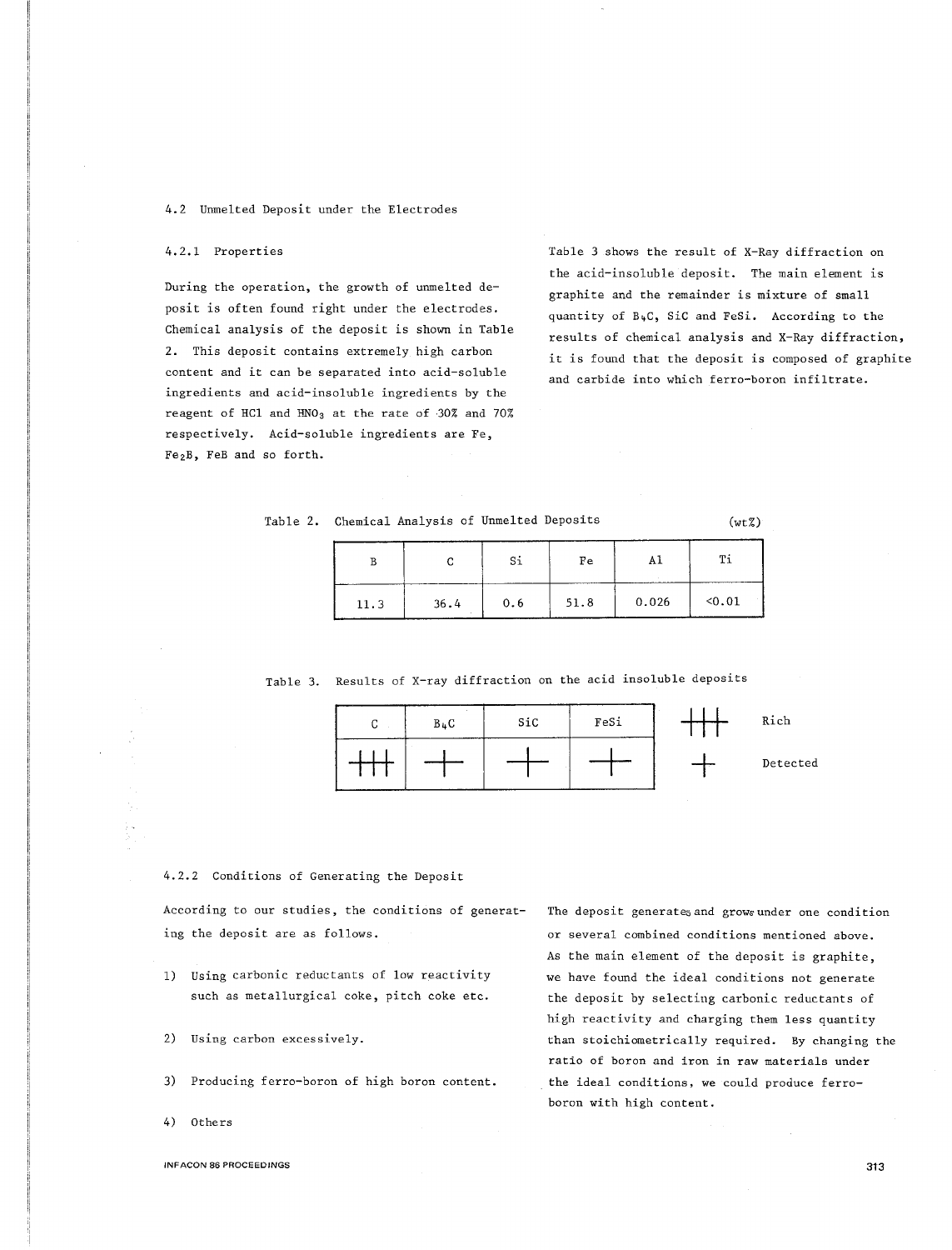#### 5. REDUCTION OF IMPURITIES

The measures of reducing impurities differ with objective elements. One of the measures is to

select raw materials and the other is to adjust the operational conditions.

5.1 Reduction of Impurities by Selecting Raw Materials

The elements among impurities which can be reduced by selecting raw materials of proper quality are such as Si, Mn, Cu, P, S etc. As our process does not need pre-treatment of raw materials, we can select and use ferrous materials in wide varieties of shapes and sizes and also of characteristic properties in accordance with the purpose of production. As the result of it, it has become possible to make the levels of impurities as low as follows.

Table 4 shows the example of chemical composition of raw materials. A is a scrap with high purity. <sup>B</sup>is a scrap with high content of Si. C is a scrap with high content of Si and P. D is a carbonic reductant with high content of Si, E is a carbonic reductant with low content of Si and F is a carbonic reductant with high content of Al and low content of Mn and P.

|  | $Si = 0.19\%$ , Mn = 0.007%, Cu = 0.002% |  |  |
|--|------------------------------------------|--|--|
|  | $Cr = 0.005\%$ , $P = 0.006\%$           |  |  |

|        |             |        |       |         |         |       |       |        |      |           | (wtZ)   |
|--------|-------------|--------|-------|---------|---------|-------|-------|--------|------|-----------|---------|
|        |             | Si     | Mn    | Cu      | Cr      | A1    | Ca    | Ti     | C    | ${\bf P}$ | S       |
| Iron   | Α           | < 0.05 | 0.002 | < 0.001 | < 0.001 | 0.005 | 0.008 | < 0.01 | 0.01 | 0.005     | < 0.005 |
|        | B           | 0.67   | 0.256 | 0.013   | 0.030   | 0.029 | 0.013 | 0.01   | 0.02 | 0.032     | 0.010   |
|        | C           | 0.09   | 0.57  | 0.011   | 0.020   | 0.044 | 0.021 | 0.01   | 0.37 | 0.017     |         |
|        | D           | 0.77   | 0.019 | 0.001   | 0.001   | 0.029 | 0.85  | < 0.01 |      | 0.029     | 0,003   |
| Carbon | Е           | 0.17   | 0.022 | 0.001   | 0.001   | 0.038 | 1.15  | 0.01   |      | 0.014     |         |
|        | $\mathbf F$ | 0.28   | 0.009 | 0.021   | 0.003   | 0.186 | 0.03  | ∤<0.01 |      | 0.003     | 0.021   |

Table 4. Chemical Analysis of Raw Materials

5.2 Reduction of Impurities by Adjusting Operational Condition

C,  $AI$ , Ti and Ca can be reduced by adjusting opera- tional condition.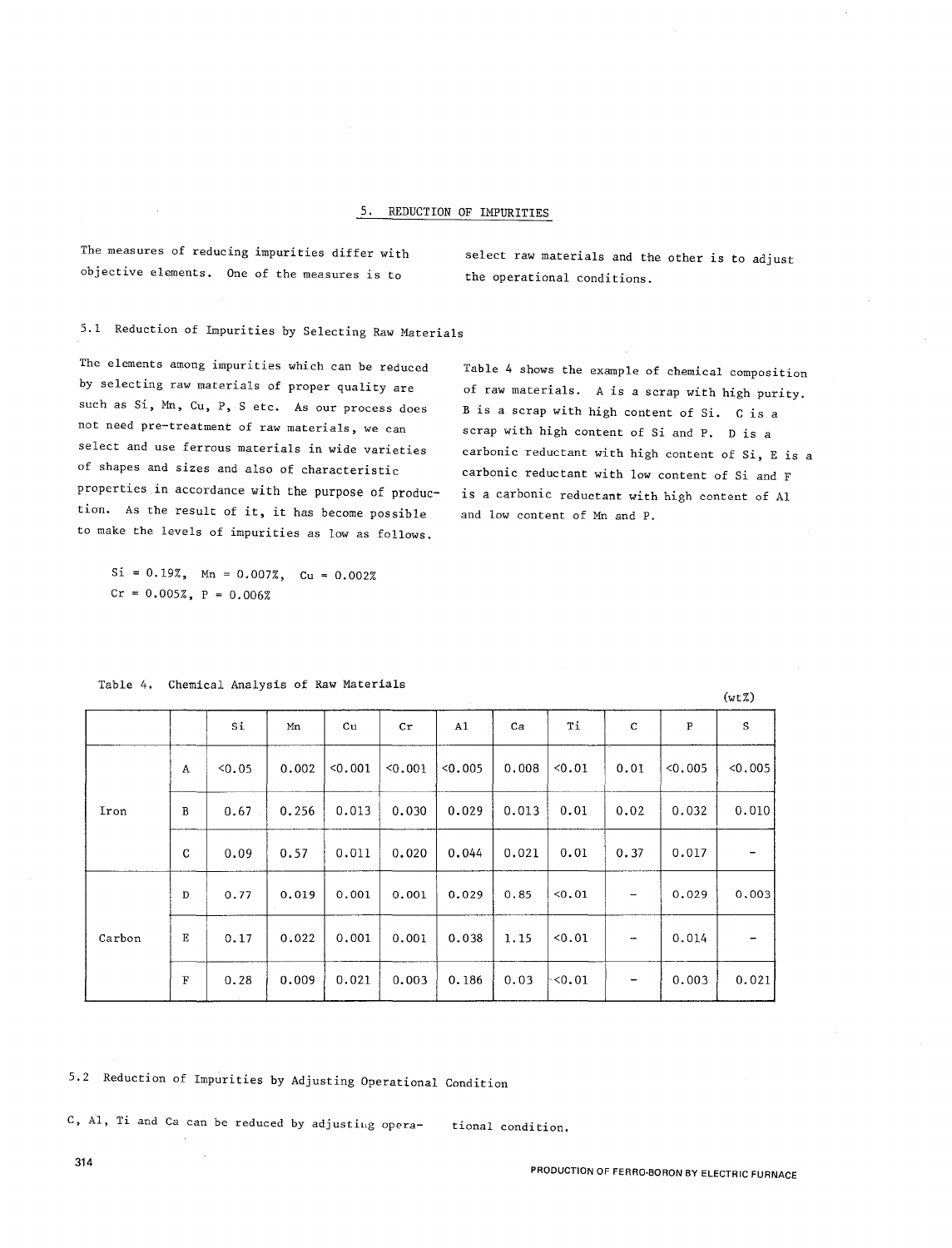5.2.1 Carbon

Figure 1,  $\overline{6}$  presented by the group of Professor Ohtani of Tohoku University in Japan, shows the relation between the interaction coefficient obtained from solubility change of saturated carbon by adding element X and the atomic number of additive element X. The elements of which interaction coefficients are of positive number enhace the activity of carbon and accelerate the graphitization in molten iron. On the other hand, the elements of which interaction coefficients are of negative number can be identified as the graphitization inhibitives. According to Figure 1, it can be presumed that boron content and carbon content would be in reverse correlation. Figure 2 shows the relation between the contents of boron and carbon in actual operation.

 $0<sub>0</sub>$ 

The presumption of Professor Ohtani can be said to be correct by the figure, but the relation between the contents of boron and carbon is not correlative so precisely as seen in the relation of sili· con and carbon in silica-manganese. Due to our studies, the solubility of carbon in ferro-boron is widely fluctuated by temperatures as shown in Table 5. As metals are tapped at various temperatures, it is presumed that carbon content in metals is widely scattered in actual operation as shown in Figure 2. Furthermore, this fact indicates a possibility to produce low carbon metal by the operation in which the metal reduced at high temperature and then precipitating carbon in the low temperature area.



Figure 1: Relation Between Interaction Coefficient and Atomic Number (1550°C)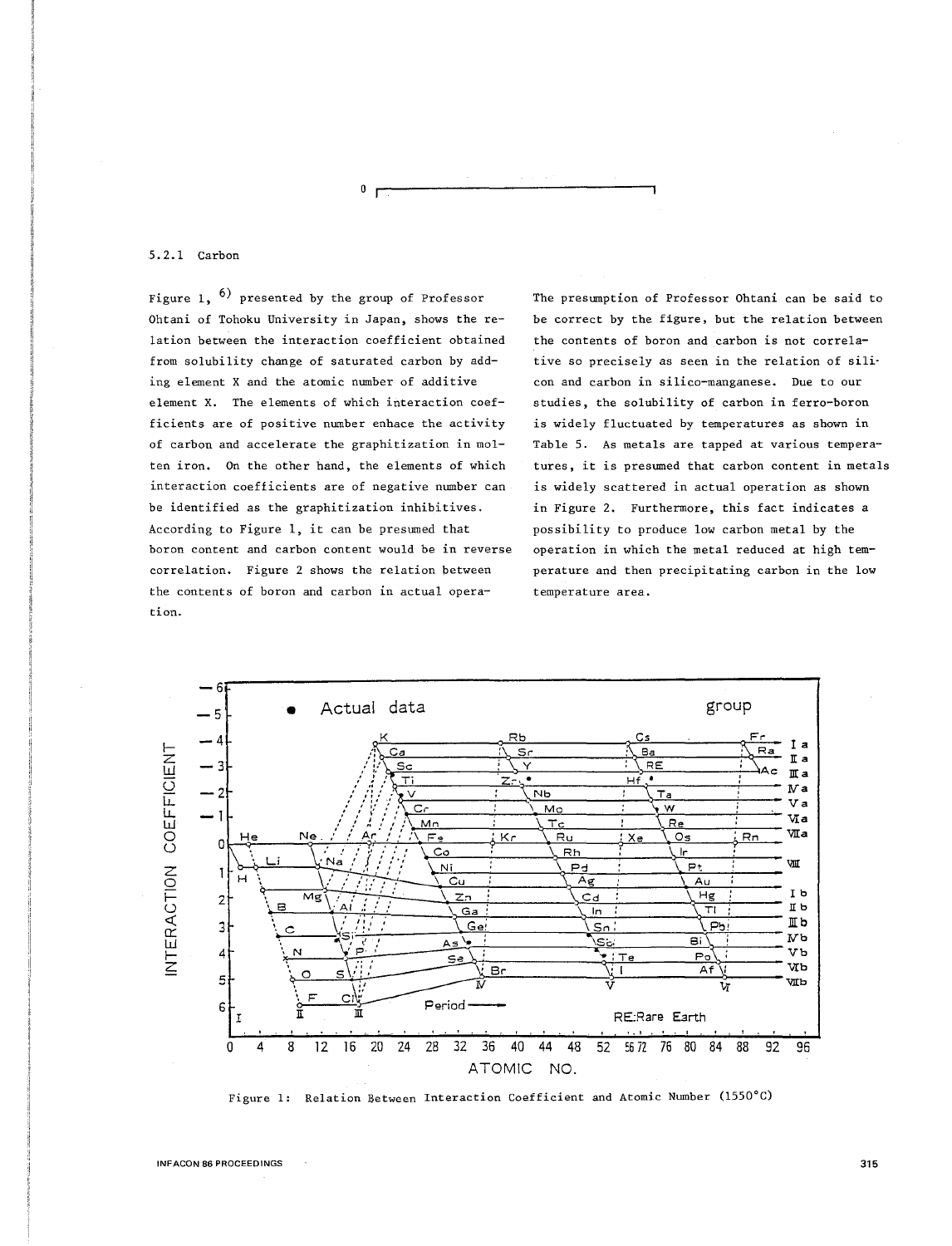



| Temperature (°C) | $B$ (Wt $Z$ )  | $C$ (Wt $Z$ ) |
|------------------|----------------|---------------|
| 1560             | 15.6           | 0.20          |
| 1650             | $15.5^{\circ}$ | 0.35          |
| 1740             | 15.6           | 0.45          |
| 1850             | 15.2           | 1.50          |

Table 5. Solubility of Carbon in Ferro-boron

# 5.2.2 Ti, Al, Ca

In production of ferro-boron, if the reducing **agents are fully supplied, the metals in a furnace**  would be reduced in the order of the followings as shown in Figure 3.

 $Mn > P > B > SI > Ti > A1 > Ca$ 

On the contrary, if the reducing agents are not supplied enough, the elements of slight reducible elements such as Ti, Al, Ca etc. are not reduced sufficiently. Figure 4 show influence of reductant **quantity on titanium content.** 

**By this example, it is understood that the contents** 

of impurities such as Ti, Al, Ca etc. are low **under the condition of insufficient supply of the**  reducing agents. In the high temperature area above the intersecting points of the  $\Delta G^0$  curves of TiO<sub>2</sub> and Al<sub>2</sub>O<sub>3</sub> with that of CO(g) in Figure 3,  $TiO<sub>2</sub>$  and  $Al<sub>2</sub>O<sub>3</sub>$  are reduced to form metals, but when they are lead to the lower temperature area below the abovementioned intersecting points and as an oxide such as  $B_2O_3$  exists in this temperature area, they would be oxidized hy reacting with the oxide and then the contents of Ti, Al etc. in the metal should be lowered.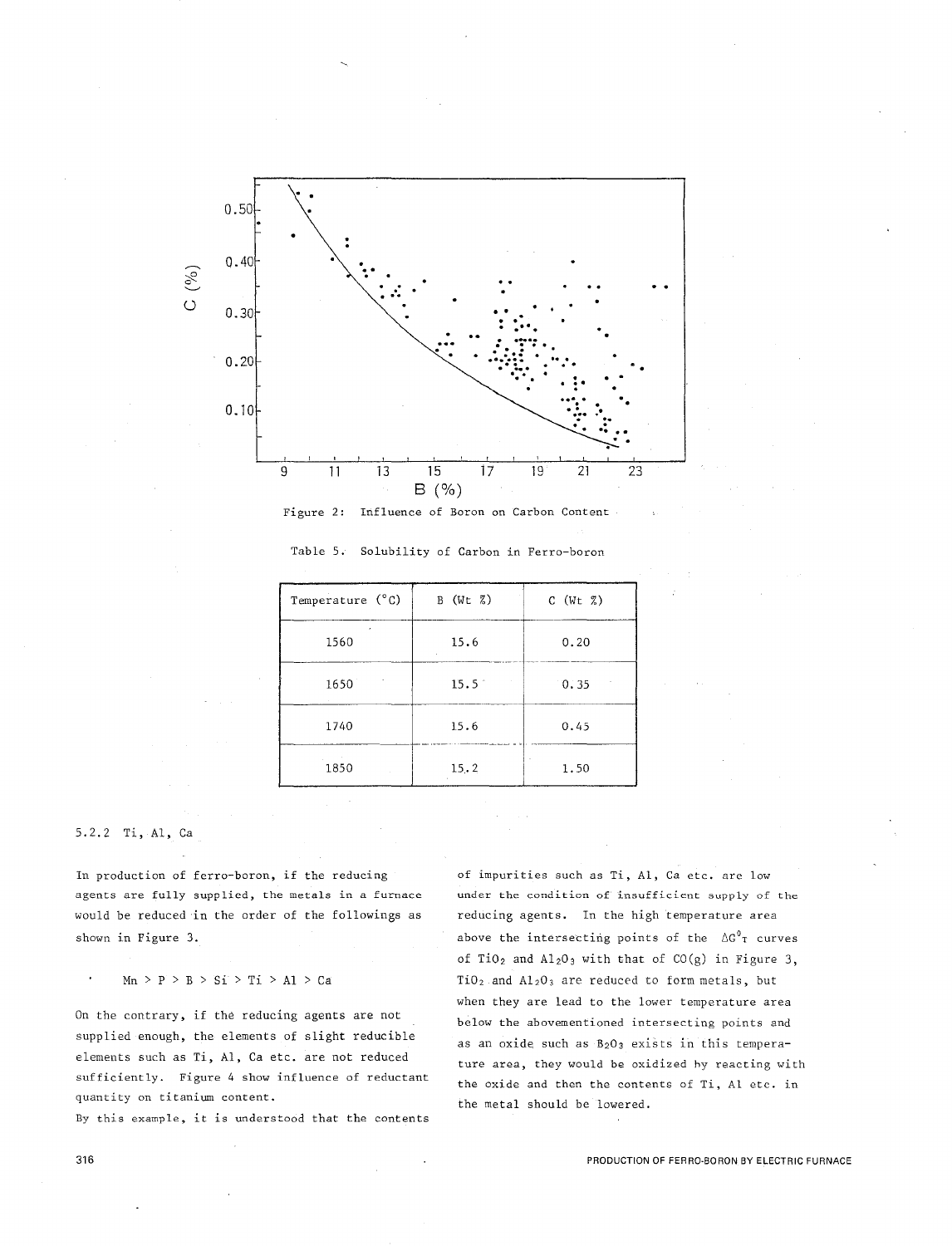

Fig. 4 Influence of Reductant Quantity on Titanium Content INFACON 86 PROCEEDINGS **317 INFACON 86 PROCEEDINGS**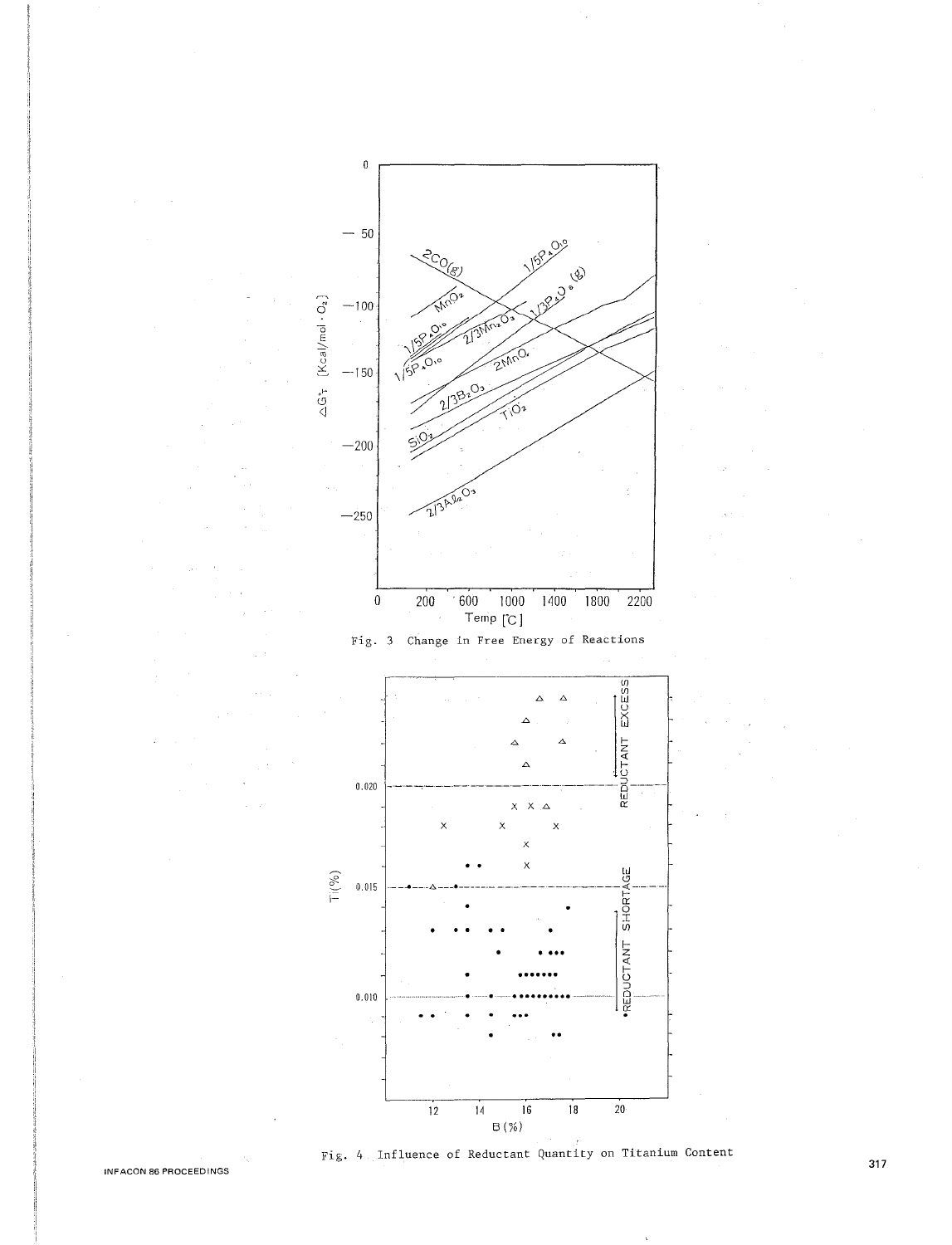## 5.2.3 Decreasing Impurities in a Furance

According to the therory stated in 5.2.1 and 5.2.2, it is possible to reduce the contents of C, Ti, Al and Ca in a furance by soft reduction process to generate the reduction area of high temperature and the oxidization area of low temperature in a furnace. However, the simple soft reduction process will have the following difficulties. In proportion to the quantity of carbonic reductant decreases, out in the space between the electrodes and a the electric resistance around the electrodes increases and it becomes difficult to hold the position of the electrodes. As the electrodes easily touch the generated metal, the electricity load fluctuates widely. Consequently, it becomes impossible to raise the electricity load. The way to decrease impurities in a furance is to utilize the deposit right under the electrodes as shown in Figure 5.  $\frac{8}{10}$  As mentioned in the above, the unmelted deposit would be generated right under the electrodes by use of carbonic reductants of low reactivity.

The growth of this deposit can be stopped by replacing carbonic reductants of low reactivity with

one of higher reactivity when the deposit grows to a suitable degree. So the process is, first of all, to generate the unmelted deposit by using carbonic\_reductant of low reactivity and to presume the suitable degree of growth of the deposit and then at that point, to replace the carbonic reductant with one of better reactivity in raw materials. The quantity of carbonic reductant to replace should be less than 90% of stoichiometrically required and this is soft reduction process. Most of the reducing reaction is carried deposit. The generated metal reaches to a molten metal pool, dripping down through the layers of raw materials with excessive  $B_2O_3$  around the deposit. On the way down to the pool, carbon in the metal precipitates and is oxidized and then Ti, Al and Ca are oxidized. As the metal generated in the space between the electrodes and a deposit is always put out of an arc zone, the arc discharge by carbon and the electric resistance in this space are maintained stable. By the explanation mentioned in the above, it will be understood that such a seemingly strange phenomenon as reducing area of hihg temperature and oxidizing area of low temperature exist actually at a time in one furnace.

The biggest advantage of this process is to make it possible to decrease impurities in a furance keeping the electricity load at a high level and the production cost at a low level.



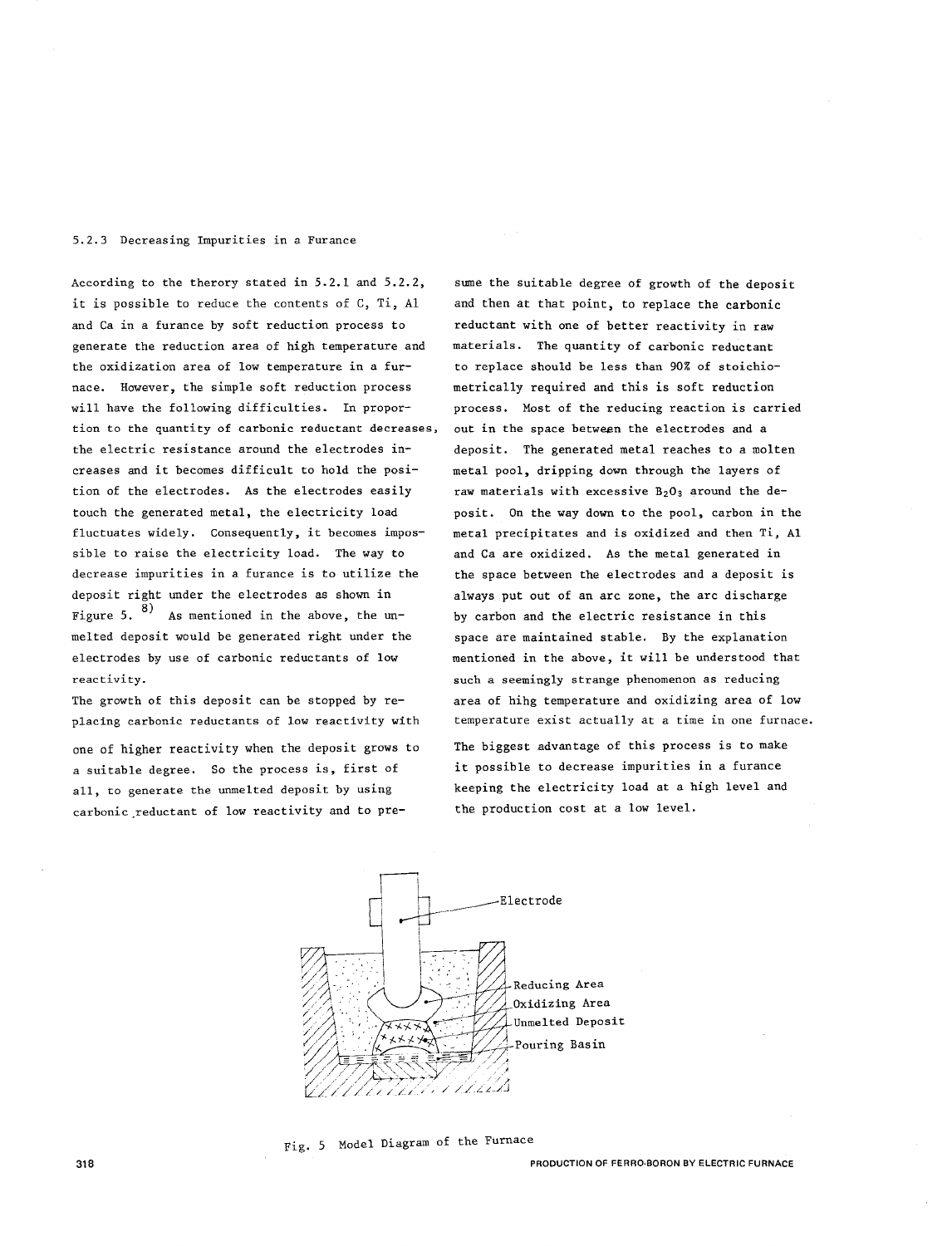## 6. COMPARISON OF QUALITY

Table 6 shows a comparison of quality between ferroboron produced by the conventional process with that by the improved one. As described here, the ratio of contents of impurities between the conventional

process and the improved process are as follows.

 $(WtZ)$ 

C is 2 to  $1$ ; Si, P and S are 10 to  $1$ ; Cu is 20 to 1 ; Al and Mn are 30 to 1

| Method          |   | B    | C    | Si   | A1    | Mn    | Cu    | P     | S     |
|-----------------|---|------|------|------|-------|-------|-------|-------|-------|
| Aluminothermics |   | 19.6 | 0.02 | 0.7  | 4.4   | 0.91  | 0.37  | 0.02  | 0.01  |
| Carbothermics   | A | 16.4 | 0.57 | 2.1  | 0.20  | 0.22  | 0.04  | 0.07  | 0.02  |
|                 |   | 21.4 | 0.18 | 0.50 | 0.011 | 0.27  | 0.016 | 0.025 | 0.001 |
|                 | B | 16.5 | 0.29 | 0.19 | 0.007 | 0.007 | 0.002 | 0.006 | 0.001 |

Table 6. Comparison of Quality

A : Conventional Process

B Improved Process

#### 7. SUMMARY

Followings are the summarized features of the improved process.

- 1) Pre-treatment of raw materials is not necessary and raw materials can be selected in a wide range.
- 2) It is possible to control the growth of deposit generating under the electrodes.
- 3) It is possible to set the reducing area and also the oxidizing area in one furnace by the process stated in the above 2).
- 4) It is possible to decrease impurities by selecting raw materials and by controlling the operational conditions.

INFACON 86 PROCEEDINGS